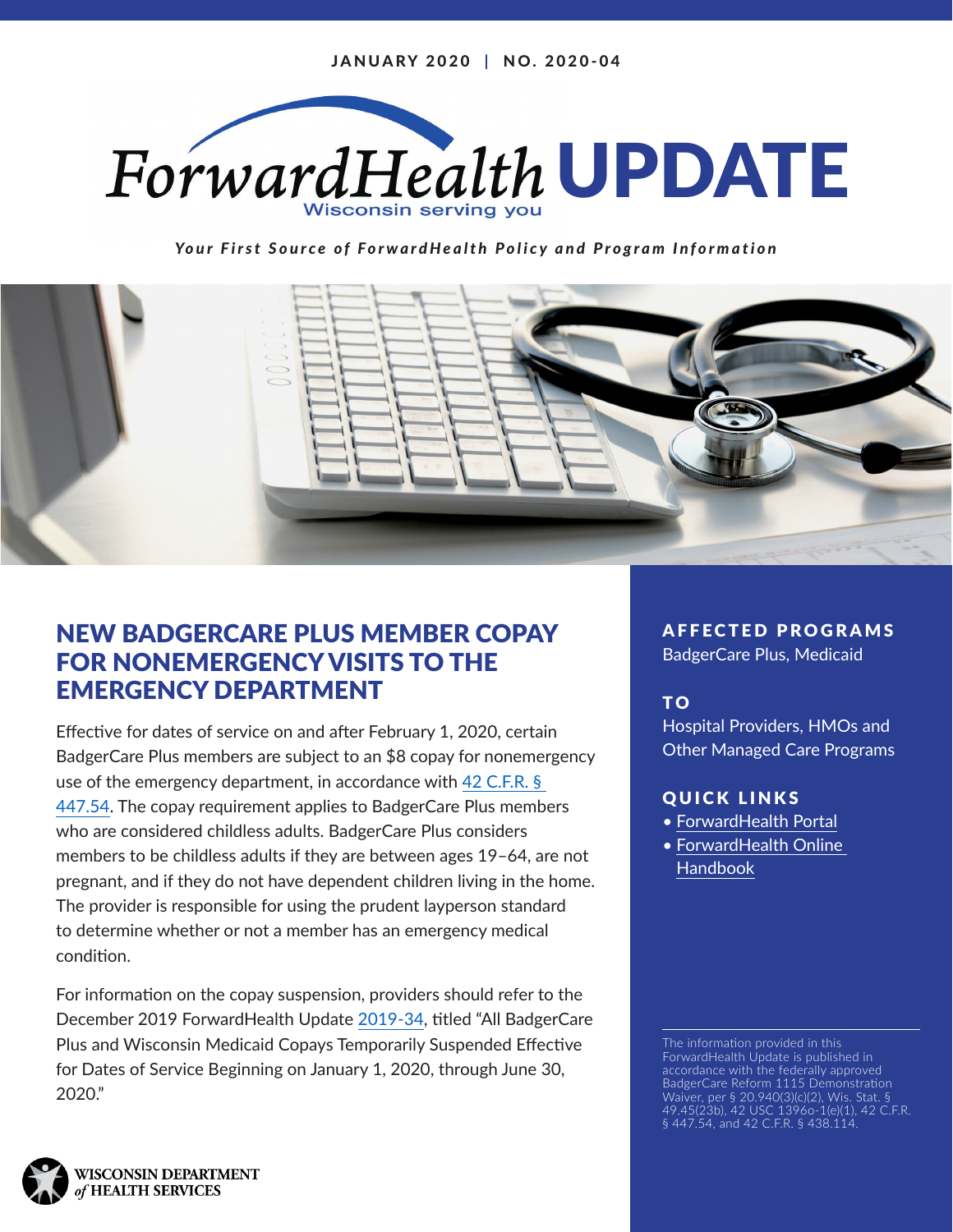In 2018, the Centers for Medicare & Medicaid Services approved a 1115 demonstration waiver that allows Wisconsin to offer the BadgerCare Plus standard benefit plan to childless adults. The 1115 demonstration waiver also allows changes to the BadgerCare Plus coverage policy, including the required copay for nonemergency visits to the emergency department as required in 2017 Wisconsin Act 370.

In November 2019, ForwardHealth sent a member Update to members considered childless adults to inform them of the BadgerCare Plus 1115 demonstration waiver changes, including the \$8 copay requirement for nonemergency use of the emergency department.

The copay requirement does not affect BadgerCare Plus members who are not childless adults. Members of other Wisconsin Medicaid programs are also not affected by the copay requirement.

## **Hospital Responsibilities**

Members will be subject to the copay requirement if they choose to receive services in the emergency department when their medical condition does not meet the prudent layperson's definition of emergency. Before providing nonemergency services that are subject to the \$8 copay, hospitals must:

- Provide the medical screening exam required by the Emergency Medical [Treatment and Labor Act](https://www.ssa.gov/OP_Home/ssact/title18/1867.htm).
- Inform the member of the potential cost share.
- Provide the name and location of an alternative provider that can provide services in a timely manner with a lesser cost share or no cost share, per [42 C.F.R. § 447.54.](https://www.ecfr.gov/cgi-bin/text-idx?SID=12893738ccfaa24521685e65aa5a3509&mc=true&node=se42.4.447_154&rgn=div8)
- Provide a referral to the alternative provider to coordinate scheduling, per federal regulations.

Note: For HMO members, hospitals are encouraged to coordinate with the HMO on the referral to another provider.

### **Performing a Medical Screening**

The Emergency Medical Treatment and Labor Act requires hospitals to perform an appropriate medical screening examination to people requesting emergency care.

The copay requirement will only be applicable when a provider determines that a member's medical condition is **not** an emergency using the prudent layperson standard.

# CHILDLESS ADULT **DEFINITION**

ForwardHealth considers a childless adult to be a person who:

- Is age 19-64.
- Is not pregnant.
- Does not have dependent children under the age of 19 who live with them.

The information provided in this ForwardHealth Update is published in accordance with the federally approved BadgerCare Reform 1115 Demonstration Waiver, per § 20.940(3)(c)(2), Wis. Stat. § 49.45(23b), 42 USC 1396o-1(e)(1), 42 C.F.R. § 447.54, and 42 C.F.R. § 438.114.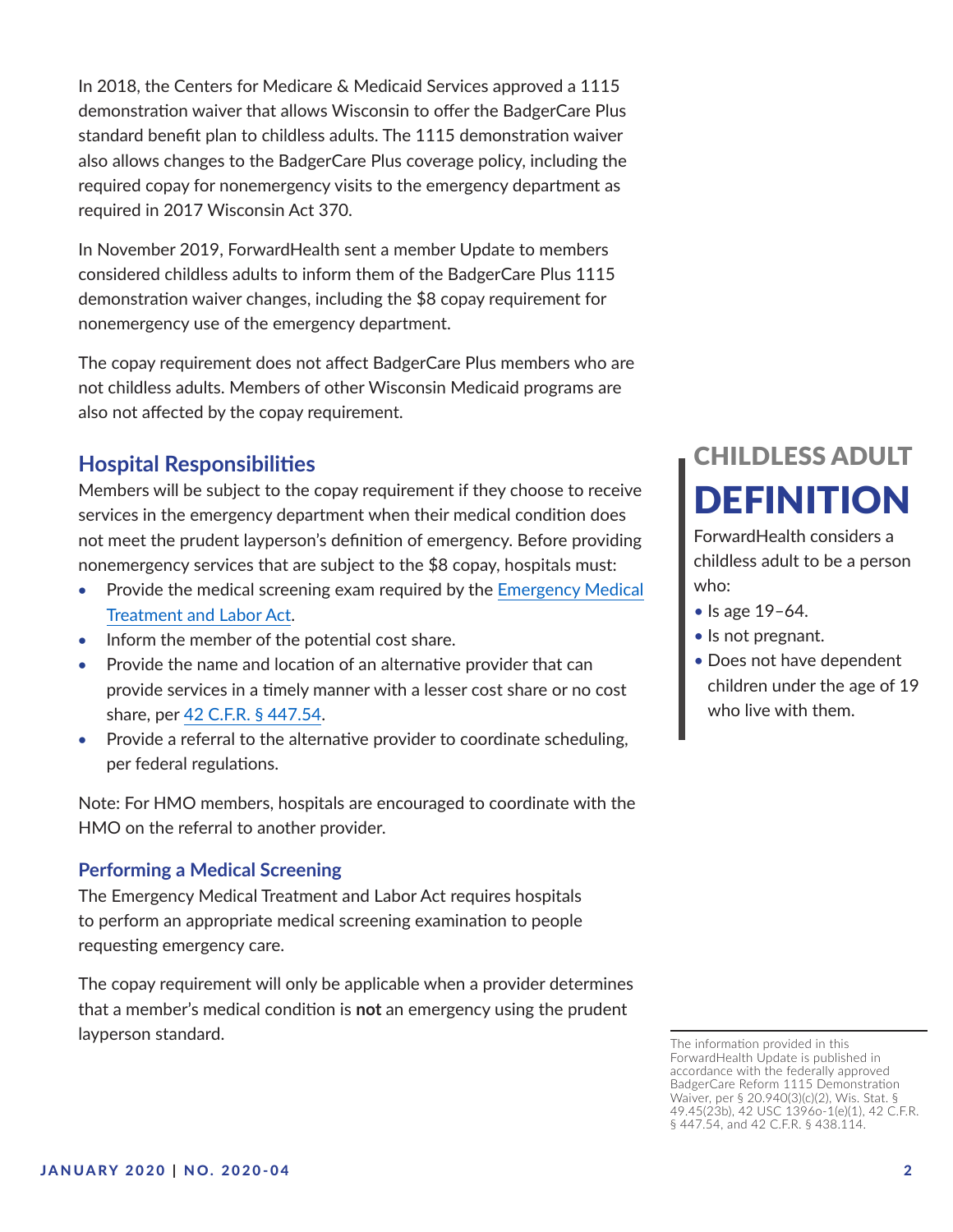#### **Verifying Member Enrollment**

Hospitals must check a member's enrollment status to make sure the member's visit will be covered by ForwardHealth. Verifying a member's enrollment for the current date of service will identify any limits to the member's coverage, since a member's enrollment status may change.

Hospitals can use Wisconsin's Enrollment Verification System to access the most current enrollment information through the following methods:

- The secure ForwardHealth Portal
- Provider Services at 800-947-9627

The following Enrollment Verification System methods will **not** be available to verify copay eligibility on February 1, 2020, but will include member copay eligibility information at a later date:

- WiCall, the ForwardHealth Automated Voice Response system, which gives responses to questions about claim status (800-947-3544)
- The 270/271 Health Care Eligibility/Benefit Inquiry and Information Response transactions

Each enrollment verification method allows hospitals to check the following:

- Member enrollment in a ForwardHealth program(s)
- State-contracted managed care organization enrollment
- Medicare enrollment
- Any other commercial health insurance coverage
- Exemption from copays for BadgerCare Plus members

Note: The Enrollment Verification System does not indicate other government programs secondary to ForwardHealth. Hospitals may not charge a member, or authorized person acting on behalf of the member, for verifying their enrollment.

#### **Checking for Member Exemptions**

Individuals do not have to pay the \$8 copay requirement if they:

- Are a tribal member.
- Are a child or grandchild of a tribal member.
- Qualify for Indian Health Services.
- Are a BadgerCare Plus member who is not a childless adult.
- Are eligible for Medicare or Wisconsin's Children's Health Insurance Program.
- Have reached the 5 percent cost share limit.

Wisconsin's Enrollment Verification System will factor in the exemptions listed above when determining if the member is subject to the copay requirement.

The information provided in this ForwardHealth Update is published in accordance with the federally approved BadgerCare Reform 1115 Demonstration Waiver, per § 20.940(3)(c)(2), Wis. Stat. § 49.45(23b), 42 USC 1396o-1(e)(1), 42 C.F.R. § 447.54, and 42 C.F.R. § 438.114.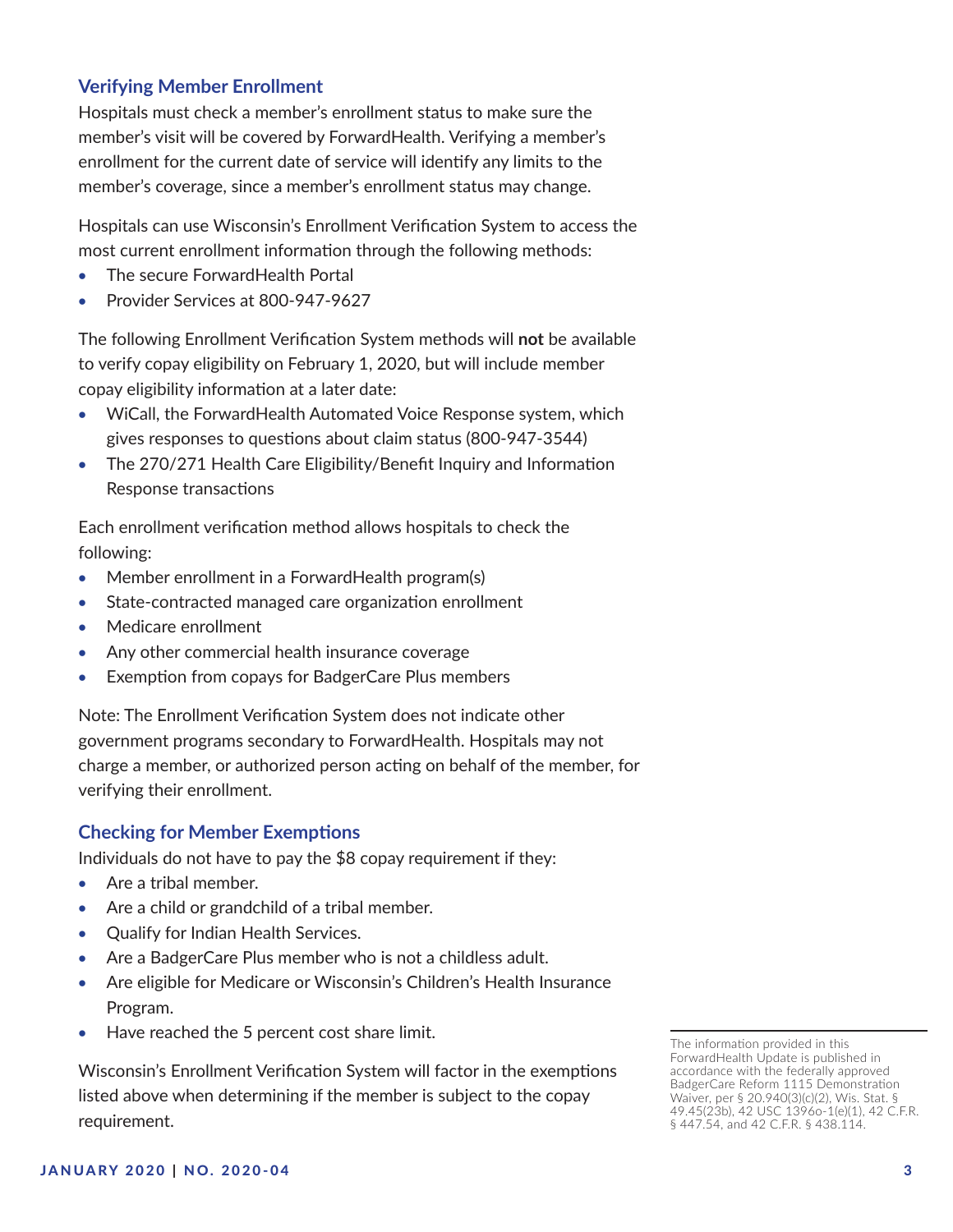#### *Prudent Layperson Standard*

Per [42 C.F.R. § 438.114,](https://www.ecfr.gov/cgi-bin/text-idx?SID=12893738ccfaa24521685e65aa5a3509&mc=true&node=se42.4.438_1114&rgn=div8) the prudent layperson standard is a medical condition manifesting itself by acute symptoms of sufficient severity (including severe pain) that a prudent layperson, who possesses an average knowledge of health and medicine, could reasonably expect the absence of immediate medical attention to result in:

- Placing the health of the individual (or, for a pregnant individual, the health of the individual or their unborn child) in serious jeopardy.
- Serious impairment to bodily functions.
- Serious dysfunction of any bodily organ or part.

#### **Explaining the Copay to Members**

If a provider determines a member does not have an emergency medical condition, the hospital must inform the member that if nonemergency services are provided, the member will owe an \$8 copay. As a reminder, providers cannot refuse treatment for nonpayment of the copay.

As required by [42 C.F.R. § 447.54](https://www.ecfr.gov/cgi-bin/text-idx?SID=12893738ccfaa24521685e65aa5a3509&mc=true&node=se42.4.447_154&rgn=div8), hospitals must determine that the alternative provider can provide services to the member in a timely manner with a lower cost-sharing amount or no cost sharing amount if the member is otherwise exempt from cost sharing.

Hospitals must also give the member a referral to coordinate scheduling for treatment by the alternative provider.

#### **Collecting Copays From Members**

Per Wis. Stat. § [49.45\(18\),](https://docs.legis.wisconsin.gov/statutes/statutes/49/IV/45/18?view=section) providers are required to make a reasonable attempt at collecting the copay from the member unless the provider determines that the cost of collecting the copay is more than the amount the provider would collect.

As a reminder, providers [may not deny services](https://www.ssa.gov/OP_Home/ssact/title19/1916.htm#act-1916-e) to a BadgerCare Plus member who fails to make a copay.

## **Claim Submission**

#### **Procedure Codes and Modifiers**

The institutional claim (UB-04) should include the U1 modifier on one of the codes in the 99281–99285 procedure code range for revenue code range 450–459 when the:

• Provider uses the prudent layperson standard to determine that the member has a non-emergent condition

# NONEMERGENCY **DEFINITION**

A nonemergency medical condition is a condition that does not fall into the prudent layperson standard definition of an emergency medical condition.

The information provided in this ForwardHealth Update is published in accordance with the federally approved BadgerCare Reform 1115 Demonstration Waiver, per § 20.940(3)(c)(2), Wis. Stat. § 49.45(23b), 42 USC 1396o-1(e)(1), 42 C.F.R. § 447.54, and 42 C.F.R. § 438.114.